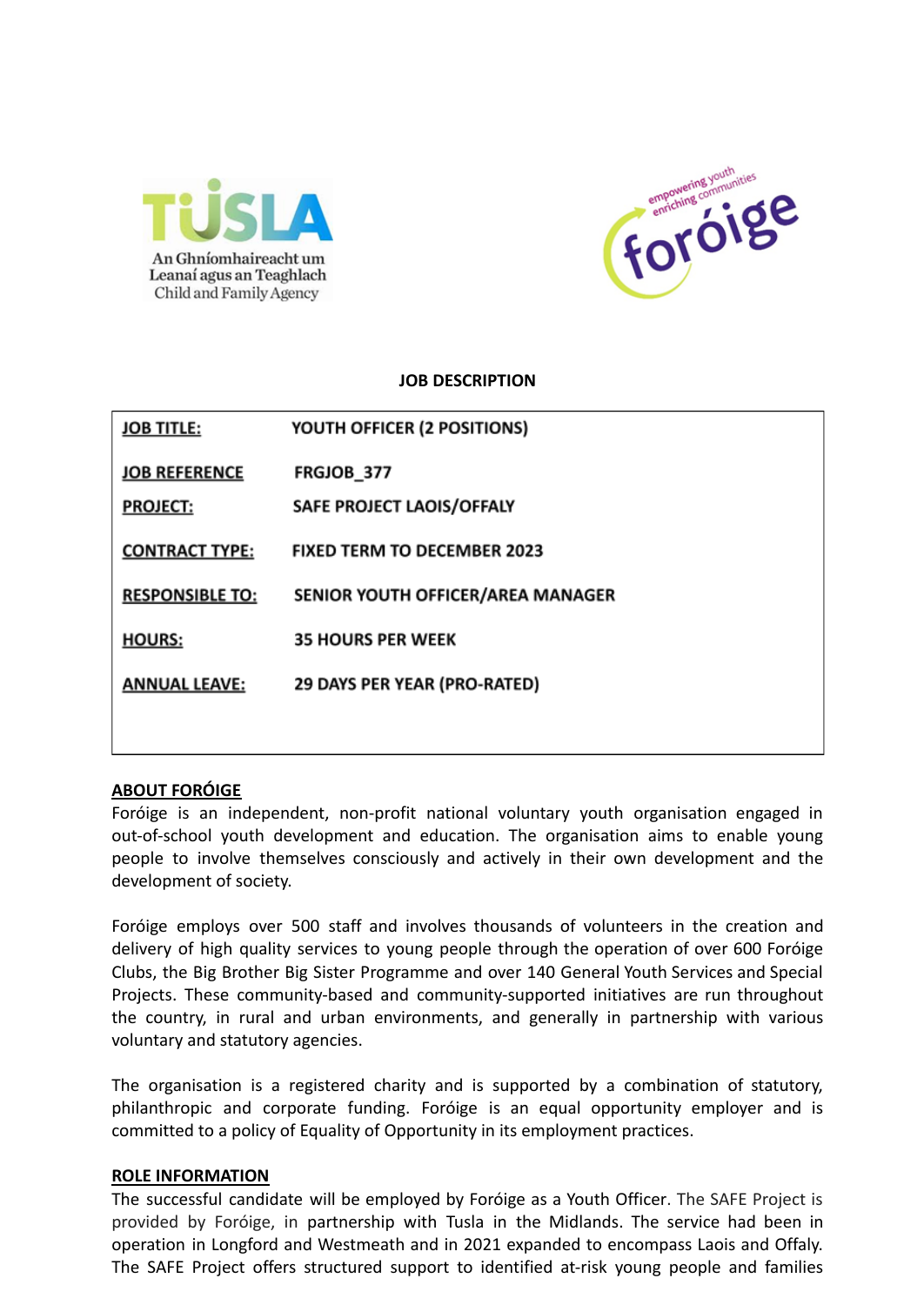within the Tusla Midlands area. The SAFE Project will work with vulnerable young people and families and to provide specialist intervention and support services in partnership with others for:

- 1. Identified young people, who are at levels 2 and 3 of the Hardiker Model.
- 2. Young people stepping down for the Midlands Integrated Youth & Family Project.
- 3. Young people with identified additional needs or levels of risk.

This service aims to meet a clearly identified need to respond in a comprehensive, holistic way to the needs of vulnerable young people and their families. Interventions that will be delivered are experiential, developmental, resilience building programmes designed to promote positive coping capacities and self-care in the face of stressful and difficult circumstances. Programmes will range from one to one and group programmes with young people, to parent supports, with a view to increased integration of the young person and family into the community. Referrals to the service will be made by Tusla.

## **KEY RESPONSIBILITIES**

The successful candidate will be given a contract of employment for a fixed term. It must be understood however, that if the position becomes redundant at any time during the period of the contract or if the funding for the post is discontinued or a post holder fails to perform satisfactorily, employment may be terminated.

The duties of the Youth Officer in carrying out any functions, which may be involved in or arise out of the appointment, shall be as notified by the Area Manager, the board of Foróige and/or its Chief Executive. These duties will include but are not limited to:

- In consultation with Tusla, identification of the needs and strengths of young people and their families and developing case plans to respond to them effectively in accordance with Foróige's Policies and Procedures.
- Implementing developmental and educational programmes on a one-to-one or group basis with young people and their families, as appropriate.
- Attending case conferences and reviews, court appearances and regular meetings with key Tusla personnel including the Social Work team.
- Enlisting the support of parents/guardians, family members and others and enabling them to engage effectively with the young person in supporting behaviour change.
- Engaging effectively with parents/guardians and other family members to support them in their role with the young person.
- Assisting the young person and their families to access appropriate community and statutory services and resources, i.e. provide information and support and/ or referral to relevant agencies.
- Facilitating the integration of the young person into the community through engaging them with local clubs, groups and organisations that suit their interests, build on strengths and meet their needs.
- Enabling vulnerable young people and their families to build skills such as personal effectiveness, self-efficacy, confidence, social competence and resilience.
- Enabling and empowering the young people to fully participate in their own development and that of their community.
- Enabling the project participants to explore the range of options available to them particularly with regard to education, training and/or employment.
- Building and maintaining effective working relationships with key stakeholders in the community.
- Compiling with the assistance of the Senior Youth Officer, reports, plans and any other relevant documentation, ensuring that deadlines are adhered to.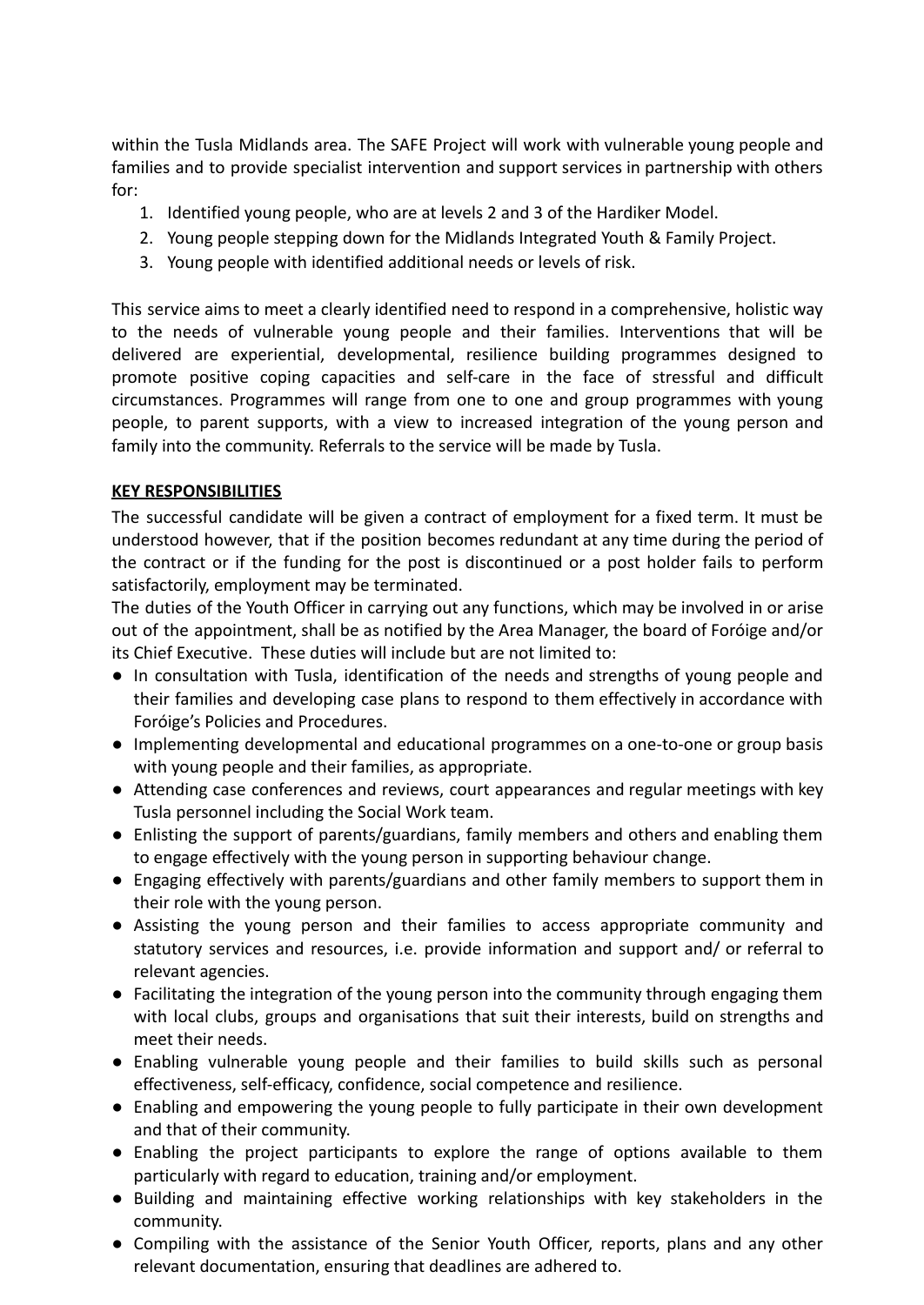- Operating in compliance with Foróige policies, procedures and guidelines as instructed by Foróige management.
- Day to day administration and budget management as required.
- Any other duties that may be assigned from time to time.

## **PROFESSIONAL QUALIFICATIONS AND EXPERIENCE E= Essential, D= Desirable**

- Education to National Degree standard. **(E)**
- Demonstrable knowledge and understanding of Foróige's philosophy and approach to youth work and engaging young people and families**. (E)**
- A minimum of 1 years' experience of working with young people experiencing adversity in their lives and planning interventions in order to achieve the best possible outcomes with the young person and their family. **(E)**
- Experience working with families and parents, particularly in delivering parenting and whole family programmes (D)
- A good knowledge and understanding of Tusla's National Policy Framework for Children and Young People, Tusla's National Service Delivery Framework including Tusla's National Practice Model for Children and Young people. (D)
- Ability to work in an efficient manner and to lead and motivate others. **(E)**
- **●** Car owner with full driving licence **(E)**

## **PERSON SPECIFICATION** (all **Essential** requirements)

- Ability to build and maintain effective working relationships
- Good interpersonal skills, including ability to liaise with a wide range of contacts.
- Excellent organisational skills and high standards of accuracy and attention to detail.
- Ability to be proactive, use own initiative and work effectively within a pressurised environment.
- Positive and flexible approach to working as part of a team.
- Good written communications skills, including ability to draft summary information and correspondence.
- Ability to follow organisational guidelines and processes.
- Good computer skills, including Word, Excel, Internet, PowerPoint and Social Media

# **REQUIREMENTS OF ALL FORÓIGE STAFF** (all **Essential** requirements)

- Commitment to the purpose of Foróige and to work within the values, policies and procedures of the organisation
- To act consistently in a professional manner at all times
- To participate in regular supervision with your line manager
- Flexibility in relation to hours of work to meet the needs of the work. Work during unsocial hours may be required.
- Identify training needs with your line manager and participate in training opportunities appropriate to the role
- To undertake other duties as may be requested by the board of Foróige and /or the Chief Executive Officer of Foróige or their nominee from time to time